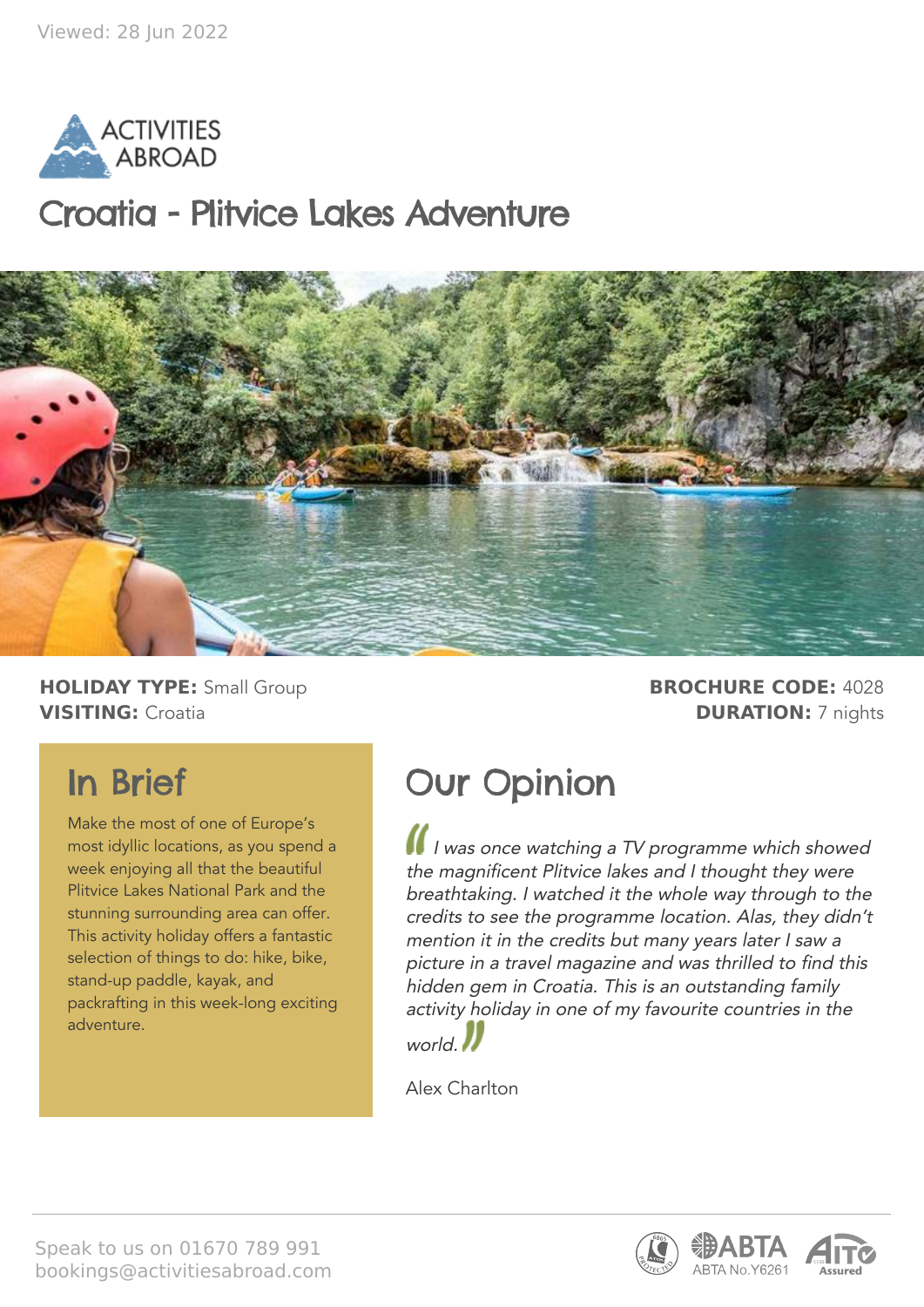

# What's included?

- **Transfers:** group airport and activity transfers (private airport transfers may incur a supplement)
- **Accommodation:** 7 nights in standard double/twin rooms at the Hotel Zeleni Kut
- **Meals:** 7 breakfasts, 7 dinners
- **The following activities are included in the holiday:** Mreznica packrafting, Plitvice National Park exploration hike, Cycling around Bosiljevo, Zrmanja River kayaking or packrafting, Mreznica canyon kayaking (order of activities is subject to change)
- All equipment, tuition and supervision from fully qualified instructors
- Free use of paddleboards for the duration of your stay
- National Park entrance fees
- The services of our local representatives or guides

# **Trip Overview**

The Plitvice Lakes National Park is a UNESCO World Heritage Site, containing sixteen lakes and numerous waterfalls which are fed by the Black and White Rivers. Located roughly halfway between the cities of Zagreb and Zadar, it is one of Europe's most spectacular national parks, showcasing a natural landscape that is beautifully unique and sure to be popular with your family. The park covers approximately 300 square kilometres and is also home to a rich variety of wildlife including deer, boars and rare bird species.

The surrounding region is covered by lush green forests, which, combined with the rivers, provide an exceptional playground for your family adventure week. The activities included in this holiday really make the most of the spectacular landscapes which are found throughout this part of Croatia and you'll enjoy hiking and biking in stunning scenery, kayaking through dramatic canyons and packrafting across turquoise waters. There will also be free time for you to relax and explore this wonderful region independently.

Based at the Hotel Zeleni Kut which has a lovely, welcoming feel and friendly staff, this is the perfect trip for families looking for a fun-filled adventure with remarkable scenic beauty.

**Photos: Aleksandar Gospic, Ivan Coric and Croatian National Tourist Board, Raftrek**

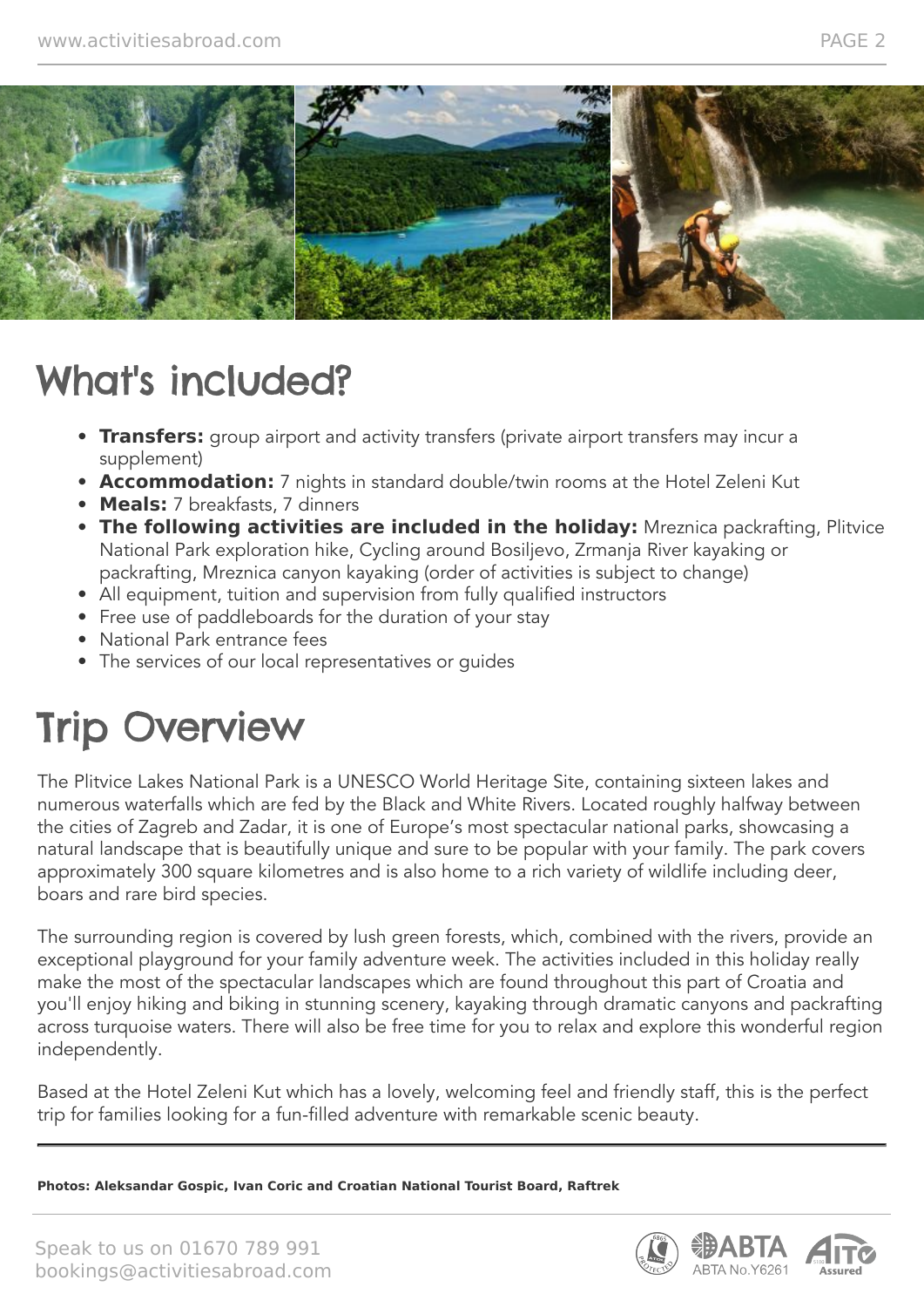# Agenda

Please note the order of activities is subject to change

#### **DAY** 1 ARRIVAL, TRANSFERS AND WELCOME

You will arrive at the airport and be transferred to the town of Zvecaj, which is to be your base for the coming week. Your transfers will be grouped to the closest available departure time.

After settling into your hotel room, there will be a get together with the guide to discuss the week ahead and dinner will be served in the hotel restaurant. Dinner will be a set 3-course meal (drinks are not included).

#### **Included Meals:** Dinner



Today you will start your expedition on the lower Mreznica river. Packrafts are inflatable boats that come in a variety of shapes and sizes. Some are suitable for individuals and some can fit 2 adults and a child. They are very lightweight and stable which makes them really popular with our families.

After a full safety briefing and introduction on a relatively flat and easy section of the river, you will soon appreciate the beauty of this wonderful area. The group will paddle together taking regular breaks to swim and relax as you work your way downstream. You will be on the river for around 4 to 5 hours in total in grade one to two rapids. After the rafting adventure, the group can take some time to relax or make use of the stand-up paddleboards available to hire or play beach volleyball at the hotel's court.

#### **Included Meals:** Breakfast, Dinner



The region's most famous attraction is always a huge highlight for our guests. After a 90 minute transfer to the start point, you will be guided on a hike through the Plitvice National Park, exploring the walkways and bridges. It is hard to describe the beauty of these lakes – the blues and greens seem so intense and, with 90 waterfalls, there are spectacular sights to be seen. You'll explore the park and have the chance to get up close to some of the local flora and fauna.

A boat tour and a short train ride will take you back to the starting point of your walk. The hike will cover around four to six miles depending on the group's abilities and the local conditions. Lunch is not included today, however, you will be shown local places where you can eat in Grabovac, as well as the local mini-market.

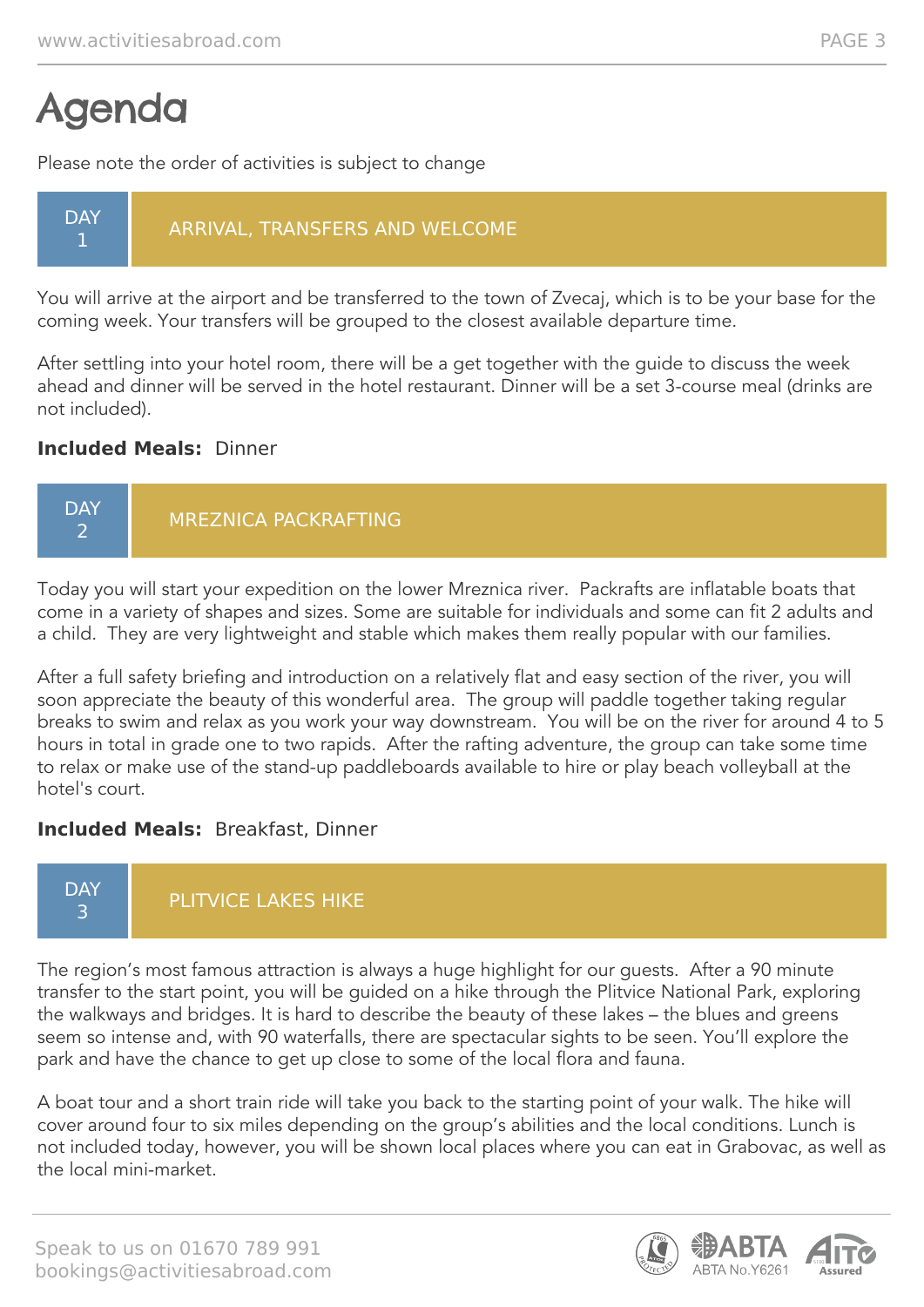#### **Included Meals:** Breakfast, Dinner

#### **DAY** 4 CYCLING TO BOSILJEVO CASTLE

It would be a real shame not to get out and explore the region further and the best way to do this is by bike. You will cycle on very quiet routes through forests, between hills, and across the Croatian countryside. You will get to see some traditional villages and learn about the culture of the region as you head towards Bosiljevo Castle, a 15th-century castle situated in a landscape shaped by karst relief.

You will be out cycling for approximately 4-5 hours today, including breaks.

#### **Included Meals:** Breakfast, Dinner



Today is free for you to be as active or relaxed as you like; there are many options to choose from. You could go hiking, horse riding, rafting, zip-lining or sightseeing. All activities can be arranged and paid for locally.

#### **Included Meals:** Breakfast, Dinner

| <b>DAY</b> |
|------------|
|------------|

You are back on the water for your penultimate activity. Today you will enjoy a canoe trip through the Zrmanja and Krupa Canyons on an activity lasting between four to five hours. Following full tuition, you will set off on this grade two to three river for a fabulous canoe safari.

You'll see waterfalls, negotiate some easy rapids and come across hidden pools. The beauty is that you are unlikely to see any other group on the river so this stunning place could well be all yours.

Depending on the water levels you may travel by raft or kayak today.

### **Included Meals:** Breakfast, Dinner



Today you will start your expedition in the Upper Mreznica Canyon. Here you will find a gorge so narrow and deep that the sunlight only reaches it for a few hours a day, creating spectacular shadows. You will travel downstream in kayaks passing waterfalls and lush vegetation before stopping at a freshwater spring.

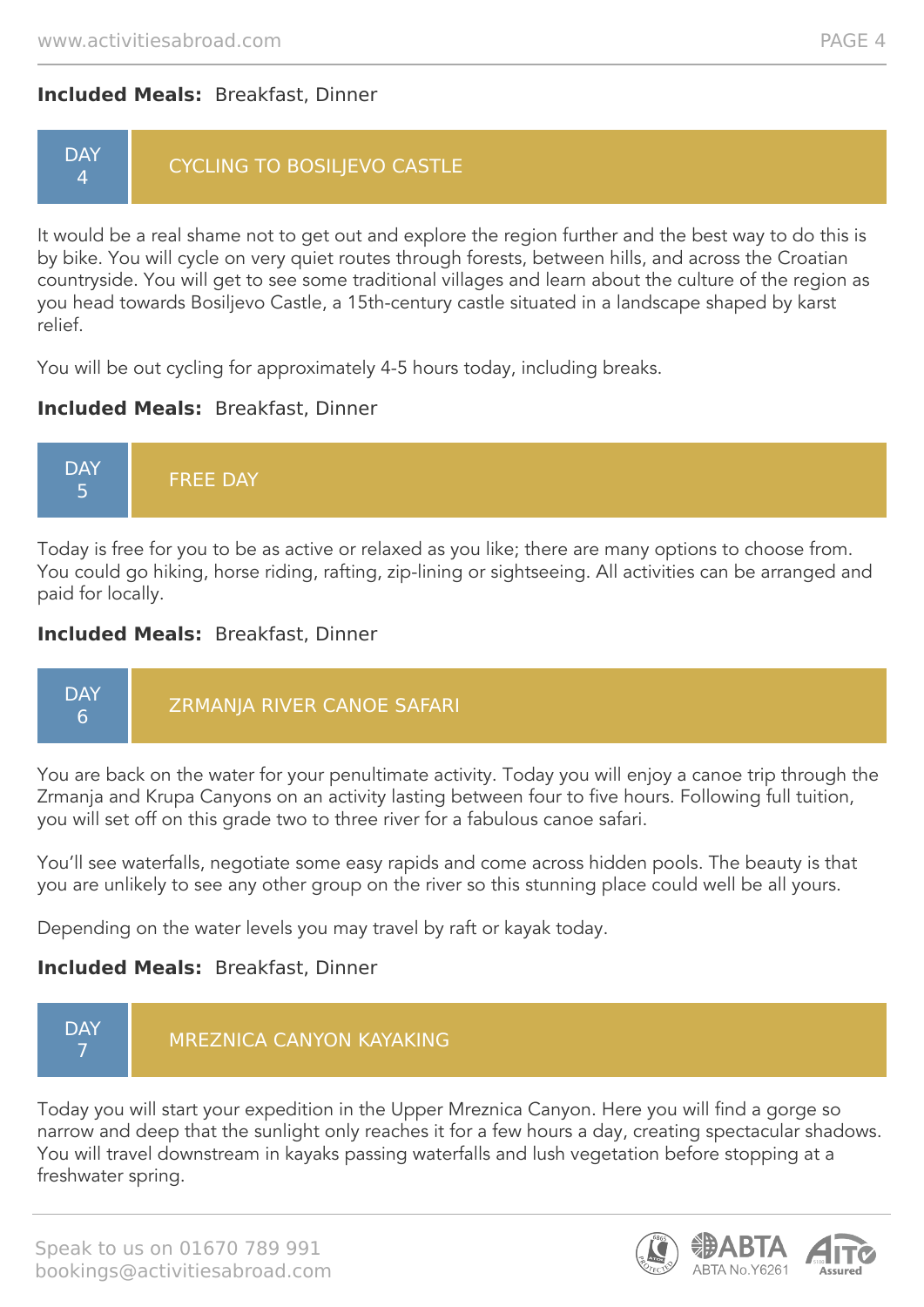Your trip will continue to a secret spot with a view of a very dramatic waterfall which provides the ideal spot for swimming. After a break, you will return to the vehicles and drive back to the hotel via the village of Rastoke. Lunch is not included today, so you can either bring along your own packed lunch, or you may choose to eat in one of the restaurants in Rastoke.

You will be rafting for approximately three hours today, including breaks.

#### **Included Meals:** Breakfast, Dinner



As hard as it is to wave goodbye to the people and places of the Plitvice region, sadly today is the end of the holiday and you will be transferred back to the airport for your return flights home. We can arrange for you to extend your holiday if you would like – please contact one of our Travel Experts for a quotation.

#### **Included Meals:** Breakfast

# Personalise this tour

### Our pick



## Plitvice Lake extension

As well as the stunning beauty of the Plitvice Lake National Park, the surrounding region here enjoys a wonderful rustic beauty and there is much to be enjoyed should you wish to explore further. With a history dating back to the 8th century and many Croatian traditions still in place here, it is a wonderful region to spend some extra time in.

For this reason, some families opt to stay an additional week, whether it to be to see and do more or simply relax

following your week of climbing, kayaking and cycling!

Staying at Hotel Gacka, we can book bed and breakfast for up to seven nights for you and your family. Should you wish to explore further we can also look to book car hire to allow you to see more of the region.

**Please note:** extensions are subject to flight and accommodation availability – please speak to our

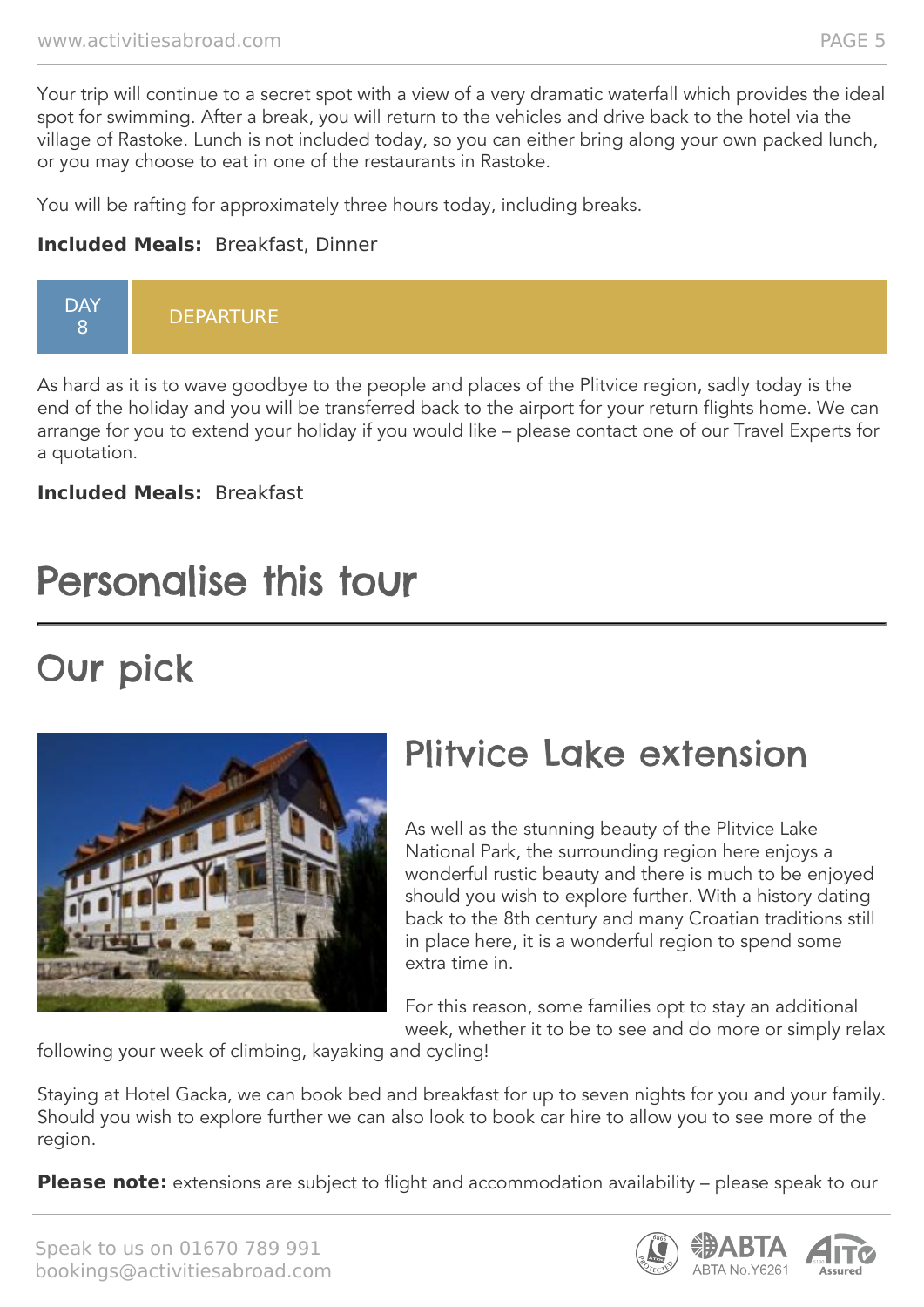Travel Experts for further information on this.

# Included Accommodation

Hotel Zeleni Kut (Nights: 1-7)



Hotel Zeleni Kut is situated on the bank of the Mrežnica River in a lovely peaceful area of Zvečaj. The hotel is a perfect base for your activity week. The small hotel is comprised of just 14 hotel rooms and has a variety of fantastic facilities and amenities to keep the family entertained.

Our holiday is based in clean and comfortable hotel rooms.

## Hotel facilities

- The hotel has its own restaurant offering a la carte meals, serving a variety of local specialities for breakfast, lunch and dinner.
- The hotel has a private beach which is very popular with guests during their downtime from activities.
- There is also a children's play area which is popular with the hotels younger guests.
- Free Wi-Fi is available in the rooms and main building

**DOUBLE OR TWIN ROOMS:** the resort has 14 hotel rooms which are around 22 m<sup>2</sup>. They are a good base for your adventures during the week. Each room is comfortably arranged, featuring an ensuite toilet with shower, as well as a TV, air conditioning, hairdryer and minibar. Each room can fit 2 people, however, an extra bed can be added if required.

# The Specifics

# Holiday group size (approximate)

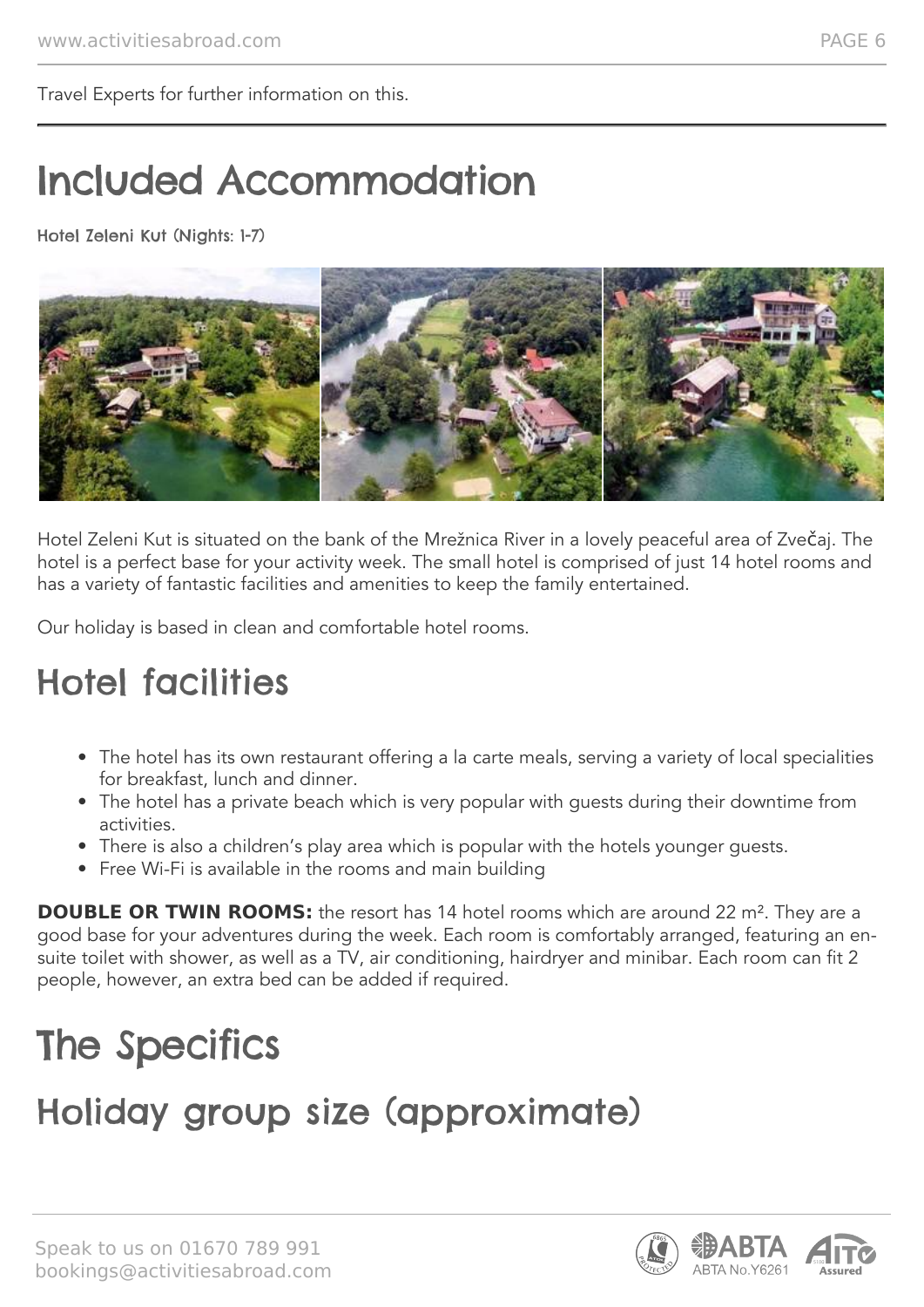Minimum 8 people (depending on departure date). Maximum 42 people (approximately). Please speak to our Travel Experts for further information.

# Group Size

We always try to provide an approximation of the group size you can expect to be with for the duration of each of our holidays. It may be that you are joined by others for parts of your holiday (such as transfers and particular activities) but the above number reflects those you can normally expect to be with from beginning to end. If group size is something which is particularly important to you, please speak to our Travel Experts and they can suggest the best holidays for you.

Tailor-made holiday group sizes will vary for all activities as will the group size for any additional activities you book.

### Minimum numbers required for a holiday to operate

Some of our holidays require a minimum number of participants to operate (as listed in the 'Group Size' section). If your holiday departure has not yet reached the minimum number, you will be told at the time of booking. In the unlikely event that your chosen date is not guaranteed by nine weeks before your scheduled departure date, we will contact you to discuss the available options as per our booking conditions.

### Minimum and maximum age

The minimum age for this holiday can be found in the 'Key Facts' section of the holiday overview.

Younger family members may be able to participate but may not be able to take part in all activities. Please contact one of our Travel Experts if you have any questions.

### Itinerary amendments

The order of activities listed in this agenda is provided for guidance only, your final and detailed itinerary will be provided either with your final travel documents (which are uploaded into your online account around a week prior to departure) or upon arrival.

# Terms and Conditions

Our full booking terms and conditions can be found on our